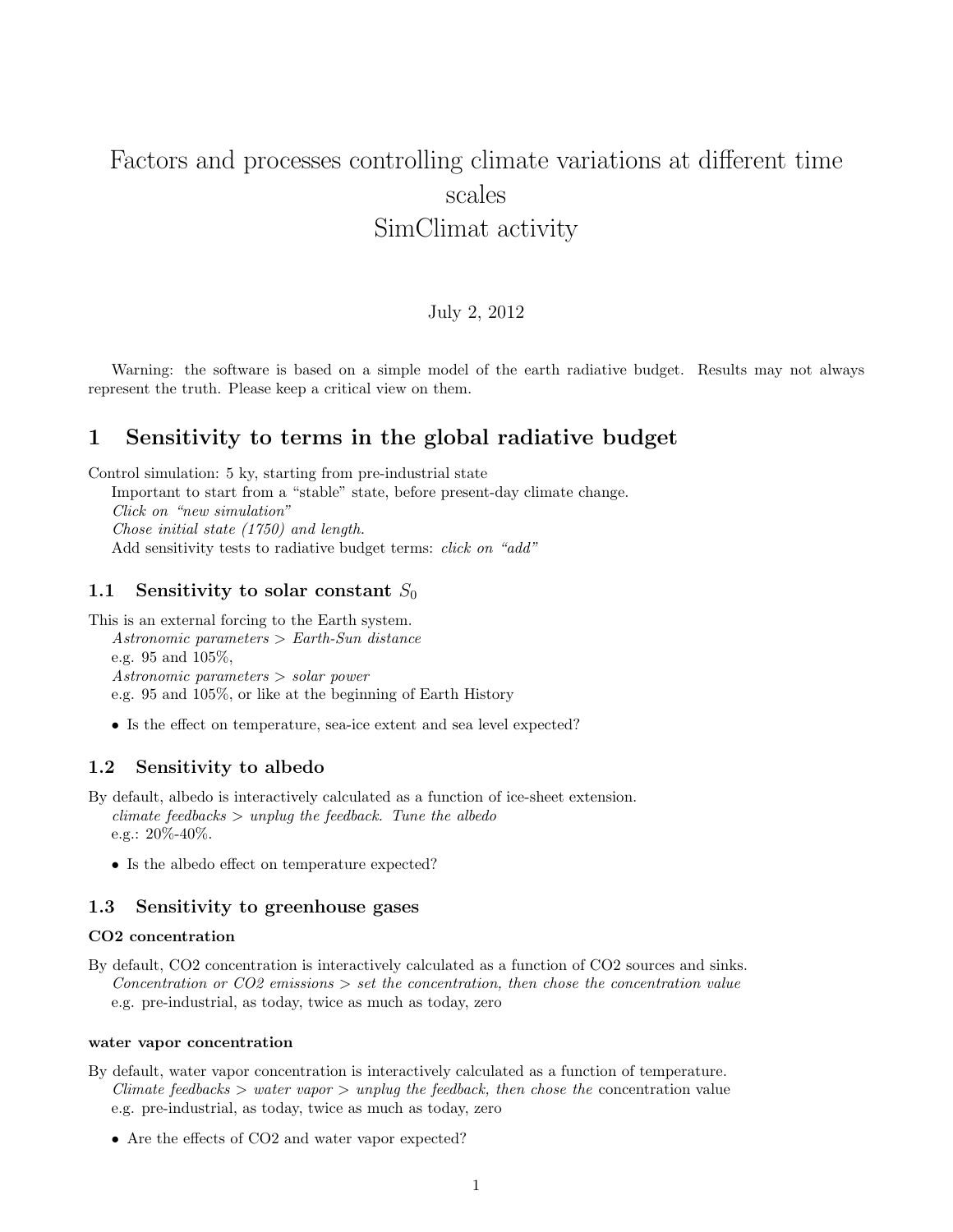• What is the relative importance of CO2 and water vapor in natural greenhouse effect? And on anthropogenic greehouse effect?

# 2 Climate changes at geological time scales

# 2.1 Climate equilibria and reversibility of climate changes

• In previous tests, have you noticed extreme behaviors in term of temperature and sea-ice extent? How can we interpret them?

Control simulations, 50 ky, starting from pre-industrial. Click on new simulation.

- Reduce the solar power in different proportions: 98%, 96%, 94%, 90%. What happens? What are the different possible climate states?
- Come back to the present-day solar power by extending the previous simulation: New simulation  $>$  final state of the previous simulation  $>$  solar power = 100%. Does the climate come back to its initial state before solar power reduction? Why?
- Add other simulations with present-day solar power, but at the same time increase the CO2 concentration. Is there a CO2 threshold beyond which the climate comes back to the initial state? Don't forget to set back the solar power to its presen-day value (100%) for each simulation.
- In the real world, how can we get out of a snow ball earth?

## 2.2 CO2 sources and sinks

Control simulation, 500 ky, starting from pre-industrial state

Test the sensitivity to carbon sources and sinks

• compare the time scales at which geological (volcanism, land alteration) and anthropogenic sources and sinks play a role

## LUNCH BREAK

# 3 Sensitivity to orbital parameters

Control simulation, 50 ky, starting from pre-industrial state

Test the sensitivity to orbital parameters within their range of minimum and maximum values:  $add > astronomic$ parameters

- obliquity
- excentricity
- precession

Interpret the results

- why does it impact temperature?
- How do ice-sheet extent, planetary albedo, sea-level and CO2 change? What are the cause-consequence links bewteen these variables?
- chose one case of orbital parameter variation (e.g. obliquity to maximal value). Test the role of ice-albedo feedabck: *climate feedbacks* > *albedo* > *unplug the feedback*. Conclude on the role of this feedback.
- on this same case, test the role of oceanic carbon fluxes.*climate feedbacks > ocean > authorize oceanic carbon* fluxes but without depending on temeprature. Conclude on the role of this feedabck.
- what is the consequence on sea-level? Why?